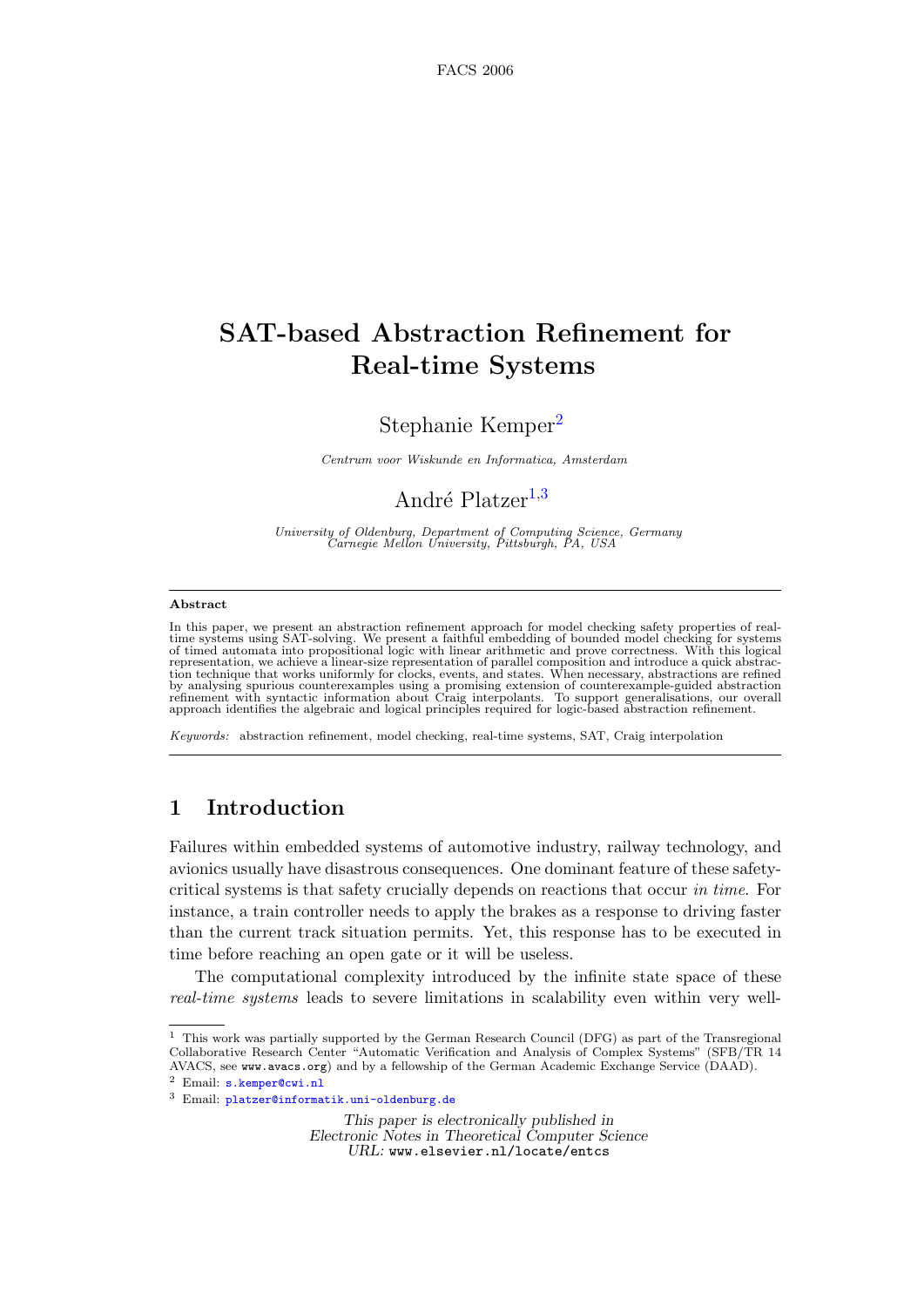esablished model checkers like Uppaal<sup>[4](#page-1-0)</sup>. Aside from the omniscient state explosion problem [\[4\]](#page-14-0) already present in finite state model checking, current model checking techniques for real-time systems are still limited in the number of concurrent quantitative temporal observations (measured by clocks). One particularly dramatic cause of the state explosion problem is the exponential blow-up obtained by forming the cross product for parallel composition of timed automata (TA). To avoid this, we define a linear-size parallel composition within the logical representation of TA. Typically, only a reduced part of the full parallel composition has to be expanded from our representation during satisfiability checking (SAT solving).

Very sophisticated and well-optimised techniques (e.g., [\[10\]](#page-14-1)) guide high-end SAT solvers to explore only a comparably narrow fragment around the part of the state space relevant for the particular safety property. We build upon this development by choosing a linear arithmetic/propositional encoding (as opposed to implementing new algorithms for the restricted domain of TA from scratch): a philosophy that has successfully proven its great potential in finite state systems [\[3\]](#page-14-2). With this basis, we exploit the particularities of transition systems induced by timed automata using abstraction refinement to deal with the challenges of infinite states.

# Timed Automata

As the prevailing model for real-time systems, TA [\[1\]](#page-14-3) are an extension of finite automata with real-valued variables (clocks ), that can measure the passing of time. Their behaviour consists of a sequence of events happening over time. TA allow two types of events: visible (external) and invisible (internal) actions. The former are used for synchronisation with other automata, while the latter are used for internal steps of a single automaton, independent from others. Transitions may reset clocks and are considered to be instantaneous, i.e., time may only elapse while the automaton remains in one of its states. The firing of transitions and the dwell time are states is restricted by clock constraints—called guards and invariants, respectively—which the current clock values have to satisfy.

# The AVACS Project

The project AVACS (Automatic Verification and Analysis of Complex Systems) addresses the rigorous mathematical analysis of models of complex safety critical computerised systems, such as aircrafts, trains, cars, or other artifacts, whose potential failures can endanger human life. In this context, we have implemented a prototypical model checker in Java, called SAAtRe (SAT-based Abstraction Refinement). As a SAT solver backend, SAATRE uses  $FOCI<sup>5</sup>$  $FOCI<sup>5</sup>$  $FOCI<sup>5</sup>$ , since it is able to derive interpolants, which play an important role in the refinement step in Section [5.](#page-11-0)

### Structure of the Abstraction Refinement Loop

Abstraction refinement  $[4,6]$  $[4,6]$  is a promising direction of research to overcome the challenges of the state explosion problem and infinite state model checking,

<span id="page-1-0"></span><sup>4</sup> <http://www.uppaal.com>

<span id="page-1-1"></span> $5$  By Kenneth McMillan (based on  $[9]$ ).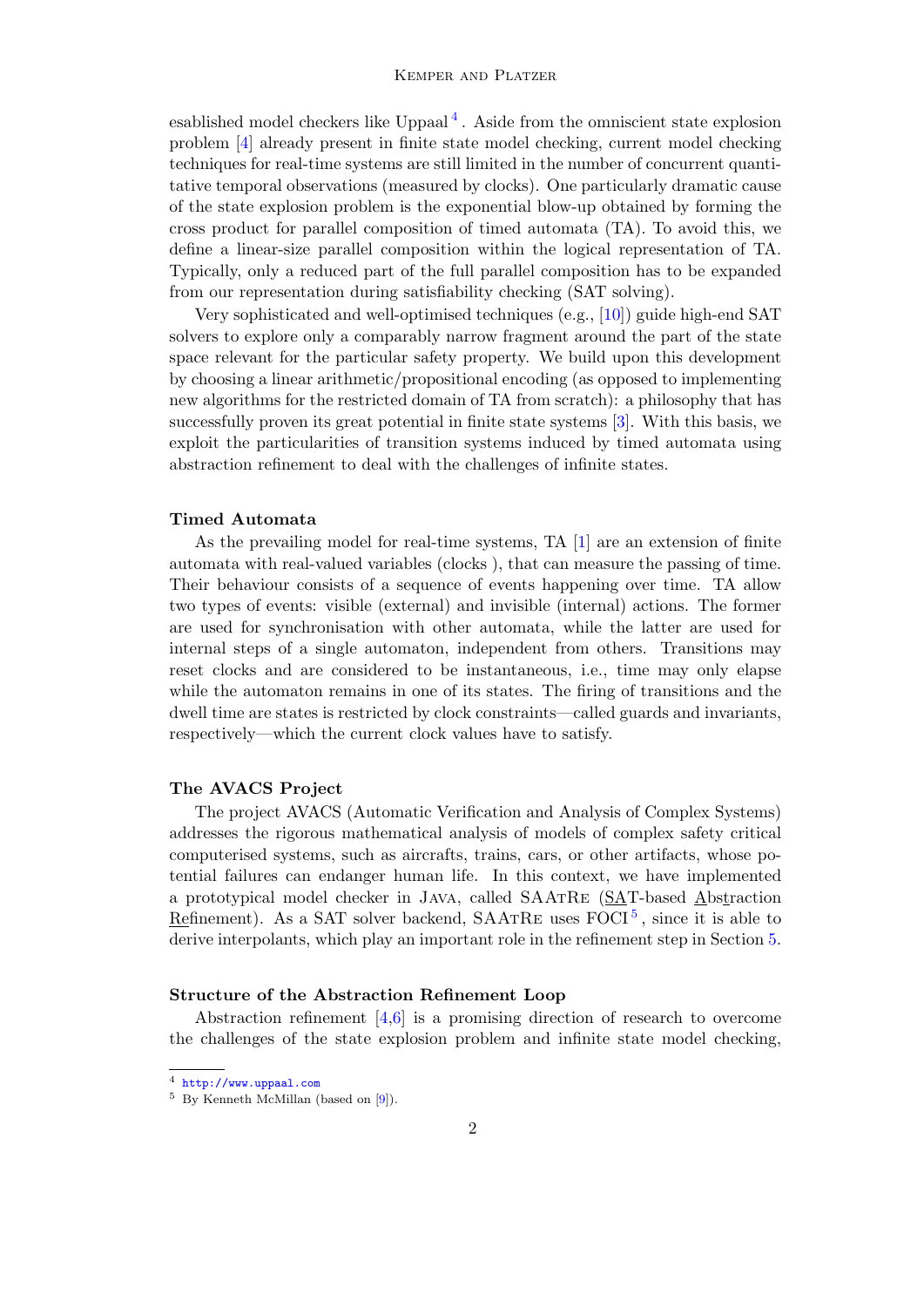

<span id="page-2-0"></span>Fig. 1. SAT-based Abstraction Refinement Loop

while preserving correctness of verification results. Abstraction techniques overapproximate system behaviour by removing constraints that are considered irrelevant for verifying a particular specification. If the abstract system is safe (no error state is reachable) then, by conservative over-approximation, so is the original.

Fig. [1](#page-2-0) depicts a conceptual overview of the data-flow in our abstraction refinement loop (grey boxes represent external tools). We represent the transition characteristics of a TA in propositional logic with linear arithmetic, and automatically produce a simpler abstract version of it. After unfolding the resulting transition formula (k times), a satisfiability check solves the bounded reachability question in the abstract system. Depending on the outcome, the real-time system has either been proven safe (s is unreachable) within bound  $k$ , or needs to be analysed with respect to an abstract counterexample (**concretised**), again using SAT solving (FOCI). If the abstract counterexample has a counterpart in the non-abstracted system, then the real-time system is unsafe. Otherwise, the counterexample is  $spu$ rious and results from an inappropriate initial choice of abstraction. Analysing the counterexample (with Craig interpolants derived by FOCI) then helps to refine the abstraction and start over until the system is proven safe or unsafe.

# Related Work

Audemard et al. [\[2\]](#page-14-6) reduce bounded model checking for TA to the satisfiability problem of a mathematical formula. They elaborate on encoding LTL specifications of TA. Without abstraction techniques, scalability of this approach is still limited, though.

Jhala and McMillan [\[7\]](#page-14-7) present an abstraction refinement approach for predicate abstraction. Using interpolants, they generate refinements which take into account specific characteristics of the property. A limitation, however, is the fact that their approach relies on an appropriate choice of predicates for predicate abstraction. Our approach can be considered as a quick (hence, scalable) approximation of predicate abstraction, where predicate discovery is evident by exploiting the nature of TA.

The abstraction refinement framework presented by Clarke et al. [\[4\]](#page-14-0) works with Kripke structures originating from finite state programs. In contrast, our approach deals with the challenges of infinite state model checking as introduced by the notion of real-time clocks. Further, we directly use a formula representation tailored for SAT-based bounded model checking.

# Structure of this Paper

After introducing real-time systems and bounded model checking in Section [2,](#page-3-0) we present a faithful representation of TA in propositional logic with linear arithmetic for bounded model checking in Section [3,](#page-4-0) and give a soundness result. In Section [4,](#page-8-0) we introduce a uniform abstraction, and extend the algebraic perspective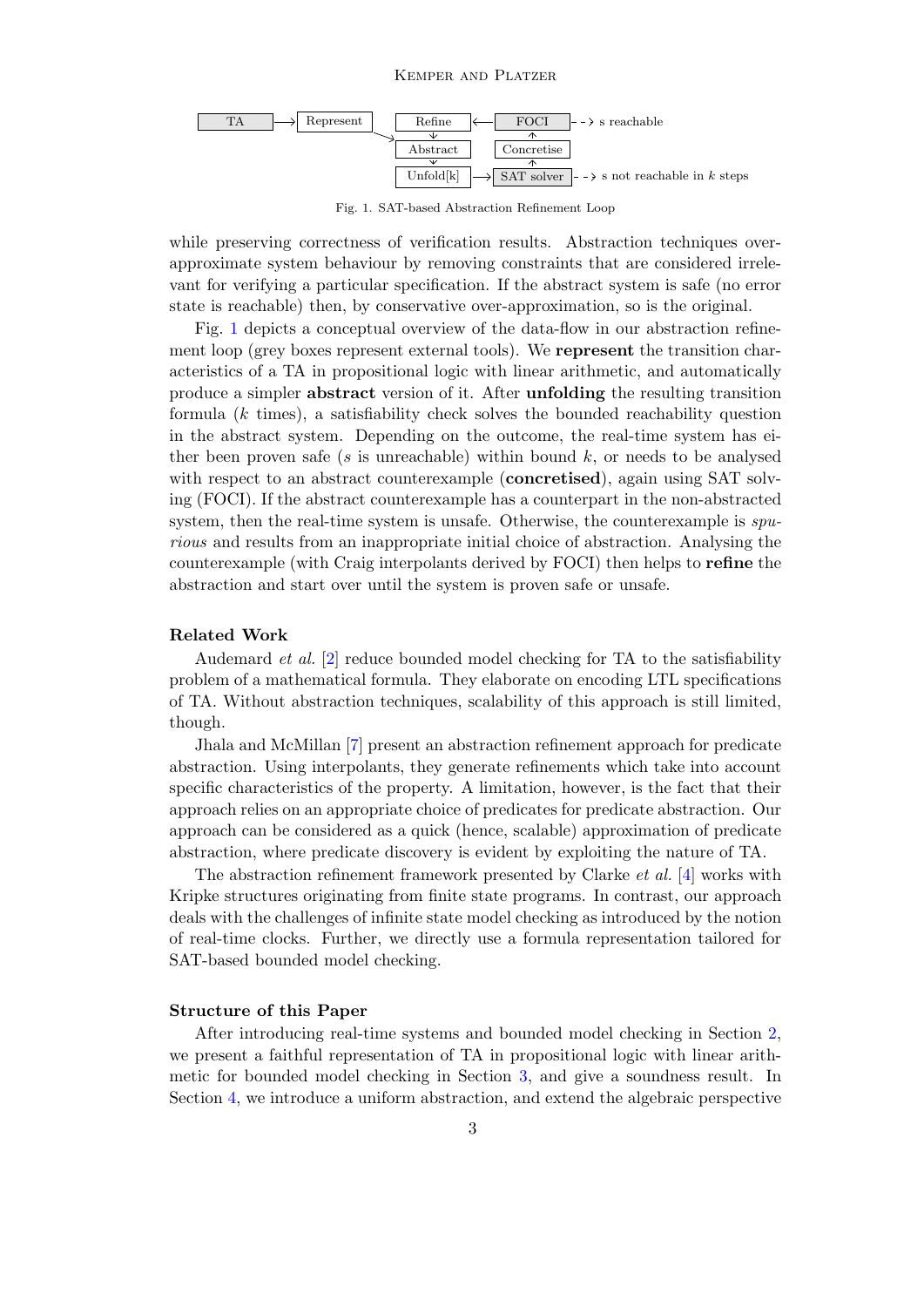on soundness from Section [3](#page-4-0) to correspondence results about abstraction. Section [5](#page-11-0) closes the abstraction refinement loop by investigating how spurious counterexamples can be exploited for refining abstractions, before concluding with a summary and future work in Section [6.](#page-13-0)

# <span id="page-3-0"></span>2 Preliminaries

In this section we introduce standard notions for TA [\[1\]](#page-14-3) and bounded model checking [\[3\]](#page-14-2), and present our running example.

### Timed Automata

**Definition 2.1** [Timed automata] Let TA be the set of all timed automata  $\mathcal{A} =$  $(\underline{A}, S, s_0, X, I, E)$  with

- $\underline{A}$  is a finite set of *(visible)* events, with typical elements  $a, a'$ ;
- S is a finite set of *states*, with *initial state*  $s_0 \in S$  and typical elements s, s';
- X is a finite set of (real-valued) *clocks*, with typical elements  $x, y$ ;
- $I: S \to \Phi(X)$  is a mapping that assigns an *invariant* to each state; and
- $E \subseteq S \times (\underline{A} \cup {\tau}) \times \Phi(X) \times \mathcal{P}(X) \times S$  is a set of transitions; with  $(s, a, \varphi, Y, s')$ denoting an action transition from  $s$  to  $s'$  on occurrence of event  $a$ , restricted by the *guard*  $\varphi$  and resetting all clocks in the set Y.

Clock constraints (i.e., guards and invariants)  $\varphi \in \Phi(X)$  are formulas of propositional logic with clock comparisons,  $x-y \sim c$  and  $x \sim c$  for  $c \in \mathbb{Q}, \sim \in \{>, \leq, \leq, \leq, =\}$ , and the usual connectives  $\neg, \wedge, \vee$ . A clock valuation  $\nu$  is a mapping assigning a real value to every clock, which represents the time elapsed since the corresponding clock was last reset. To ensure that invariants hold amongst subsequent steps, they are assumed convex (i.e., do not contain  $\vee$ ,  $\neg$  [\[1\]](#page-14-3)), which is an important property used for efficient representation (Section [3.2\)](#page-5-0). The special *invisible* event  $\tau \notin \underline{A}$  denotes an internal action that happens without communication with another automaton.

The trace semantics,  $Trace_A$ , of a TA  $\mathcal A$  is defined as the set of all traces of the associated transition system  $S_A$  [\[1\]](#page-14-3): a configuration  $(s, \nu)$  of  $S_A$  consists of a state  $s \in S$ and a clock valuation  $\nu$  that satisfies the invariant  $I(s)$ . Transitions of  $S_A$  reflect the way that A may evolve in time: a *delay transition*  $(s, \nu) \stackrel{\delta}{\rightarrow} (s, \nu + \delta)$  increases all clock values by the same amount of time  $\delta$ , an action transition  $(s, \nu) \stackrel{a}{\rightarrow} (s', \nu')$  resets the clocks in  $Y$  to zero on the event  $a$  and leaves the others unchanged while following an edge  $(s, a, \varphi, Y, s') \in E$  on which the guard  $\varphi$  is true for  $\nu$ . Time has to increase monotonically without converging (non-Zeno traces).  $Trace_{A,k}$  is defined as the set of prefixes of a trace of  $A$  with (at most) length  $k$ .

The combination of multiple automata performing joint broadcast communication (note that [\[1\]](#page-14-3) uses pairwise synchronisation) forms a parallel real-time system; its semantics is defined as that of the corresponding product automaton (we present a technique to avoid the exponential cross product in Section [3.4\)](#page-7-0).

<span id="page-3-1"></span>**Definition 2.2** [Product of TA] Let  $\mathcal{A} = (\underline{A}, S, s_0, X, I, E)$  and  $\tilde{\mathcal{A}} = (\tilde{\underline{A}}, \tilde{S}, \tilde{s_0}, \tilde{X}, \tilde{I}, \tilde{E})$ be TA with  $X \cap \tilde{X} = \emptyset$ . The product of A and  $\tilde{A}$  is the TA  $A \parallel \tilde{A}$ , defined as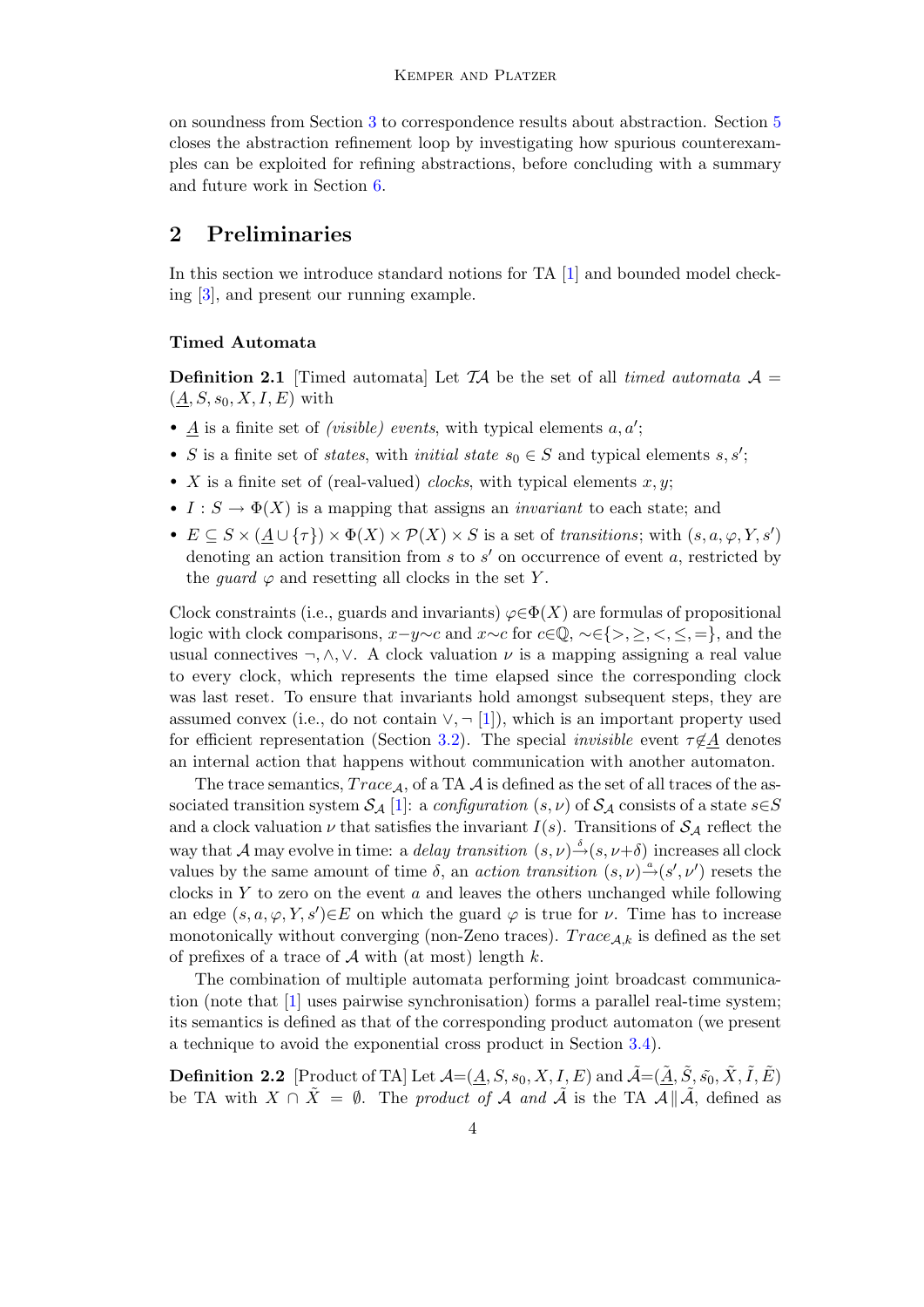$\mathcal{A} \| \tilde{\mathcal{A}} = (\underline{A} \cup \tilde{\underline{A}}, S \times \tilde{S}, (s_0, \tilde{s_0}), X \cup \tilde{X}, I_{\parallel}, E_{\parallel}) \text{ with }$ 

- $I_{\parallel}(s, \tilde{s}) = I(s) \wedge \tilde{I}(\tilde{s})$  and
- Transitions  $(s, a, \varphi, Y, s') \in E$  and  $(\tilde{s}, \tilde{a}, \tilde{\varphi}, \tilde{Y}, \tilde{s}') \in \tilde{E}$  give rise to:
- $((s, \tilde{s}), a, \varphi, Y, (s', \tilde{s})) \in E_{\parallel}$  iff  $a \notin \underline{\tilde{A}}$  or  $a = \tau$  (discrete transition of  $\mathcal{A}$ ),
- $\mathcal{L} \left( (s, \tilde{s}), \tilde{a}, \tilde{\varphi}, \tilde{Y}, (s, \tilde{s}') \right) \in E_{\parallel} \text{ iff } \tilde{a} \notin \underline{A} \text{ or } \tilde{a} = \tau \text{ (discrete transition of } \tilde{\mathcal{A}}),$
- $((s, \tilde{s}), a, \varphi \wedge \tilde{\varphi}, Y \cup \tilde{Y}, (s', \tilde{s}')) \in E_{\parallel}$  iff  $a = \tilde{a}$  (synchronisation).

### Bounded Model Checking for Timed Automata

Bounded model checking (BMC) has turned out to be amongst the most promising approaches for verification of safety properties [\[3\]](#page-14-2). The principle is to examine prefix fragments of the transition system, and successively increase the exploration bound until it reaches (a computable indicator of) the diameter of the system—or an unsafe trace has been discovered.

**Definition 2.3** [Bounded safety] Let  $\mathcal{A}=(\underline{A}, S, s_0, X, I, E)$  be a TA, let  $s \in S$  be an error state. A is safe with respect to s within bound k, denoted by  $A\models_k\neg E\mathbf{F}s$ , if there is no finite trace  $t_k \in Trace_{\mathcal{A},k}$ , starting from  $s_0$  and ending in s. Otherwise,  $\mathcal A$ is called unsafe with respect to s.

On the basis of these  $\neg$ **EF**s reachability properties, other bounded LTL specifications can be verified using the encoding in [\[2\]](#page-14-6).

### Running Example

<span id="page-4-2"></span>Fig. [2](#page-4-1) shows a slightly adapted version of the well-known Train-Gate-Controller example (see, e.g., [\[1\]](#page-14-3)): trains have an additional state ("emergency stop") which they enter in case the controller detects they are approaching too fast  $(v<2)$ . Trains may cross the gate only after they received a "go" signal, which is sent by the controller after the gate has closed succesfully. The error state of this system is  $in \land \neg down$ , i.e., a train crosses a gate that is (partially) open.



<span id="page-4-1"></span>Fig. 2. Train-Gate-Controller example

# <span id="page-4-0"></span>3 Representation of Timed Automata

In the sequel, let  $\mathcal{A}=(\underline{A}, S, s_0, X, I, E)$  be a TA. In this section, we construct a formula,  $\varphi(\mathcal{A})$ , in propositional logic with linear arithmetic that represents the tran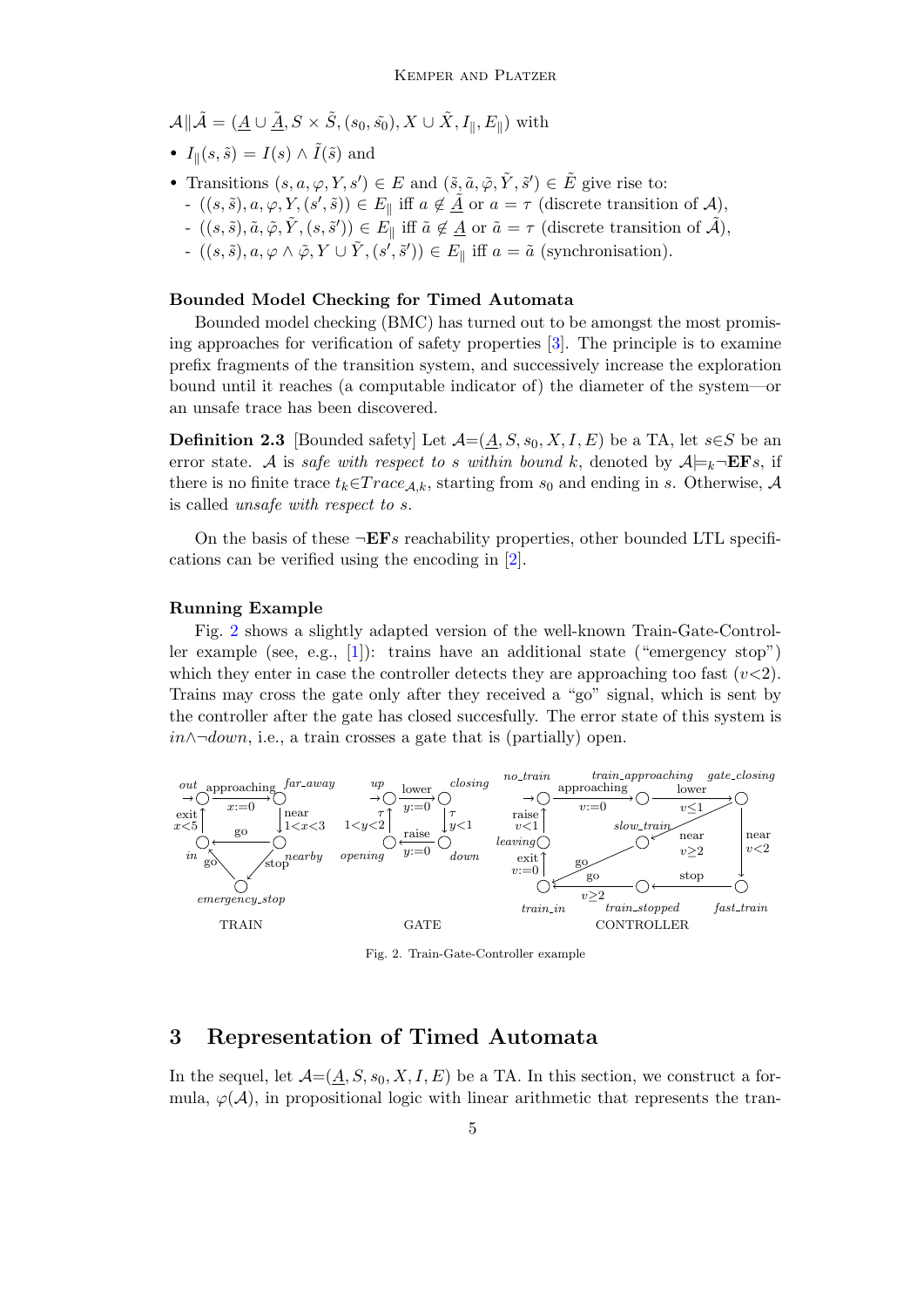sition relation of A, defined in terms of the transition characteristics from step  $t-1$ to step t. Unfolding the resulting transition formula k times yields a variant  $\varphi(\mathcal{A})_k$ , which represents all possible behaviour of  $A$  for the first k steps (see Section [3.3\)](#page-6-0). This formula, together with a representation of the safety property, is unsatisfiable iff  $A$  is safe within bound  $k$ .

# <span id="page-5-1"></span>3.1 Overview: The Fundamental Concepts

The possible behaviour of a TA depends on the current system configuration (i.e., state and clock valuation). Since these change with time, the truth of a formula  $\psi$ about the corresponding configuration of a TA depends on the time step  $t$  (see [\[11\]](#page-14-8) for details). Hence, we define  $\psi_t$  as the *localisation* of  $\psi$ , which is obtained by adding the index t to all propositional letters and variable symbols occurring in  $\psi$ . Thus, if  $\psi$  is of vocabulary s, x, a, then  $\psi_t$  will refer to  $s_t$ ,  $x_t$ ,  $a_t$  instead. In particular:

- **States** For every state  $s \in S$ , the Boolean variable  $s_t$  represents whether the automaton is in state s at step t.
- Events For every event  $a \in A \cup \{\tau\}$ , the Boolean variable  $a_{\tau}$  represents whether the automaton executes a transition in step t that is labelled with a.
- Clocks For every clock  $x \in X$ , the rational variable  $x_t$  (clock reference) represents the absolute point in time when x was last reset up to step t. An additional rational variable  $z_t$  (absolute time reference) represents the absolute amount of time that has passed until step t. The clock value of clock x at step t is thus obtained by  $z_t - x_t$ . This temporal difference representation significantly improves the SAT solving performance, due to the decreased number of arithmetic operations [\[8\]](#page-14-9).

Observe that even though clocks are real-valued, a rational encoding is sufficient since linear arithmetic is equisatisfiable for rational and real variables [\[8\]](#page-14-9).

### <span id="page-5-0"></span>3.2 Transition Relation

The representation of the transition relation has to model both action and delay transitions. It constrains the possible valuations of variables representing the automaton configuration at subsequent step t depending on those at  $t-1$ .

**Definition 3.1** [Timed automaton representation] For a TA  $A$ , the formula representation  $\varphi(A)$  of its transition relation in propositional logic with linear arithmetic is defined in equation [\(8\)](#page-6-1) of Fig. [3.](#page-6-2)

Before executing an action transition  $(s, a, \varphi, Y, s') \in E$  of step t in [\(1\)](#page-6-3), the automaton is in state s (at step t-1), event a occurs and guard  $\varphi$  is satisfied. The values of the absolute time reference and clock references of  $X\Y$  do not change, all clock references in  $Y$  are adjusted to the actual point in time. After the execution (at step t), the automaton is in state  $s'$ . For a delay transition [\(2\)](#page-6-4), the automaton remains in state s, the value of the absolute time reference increases, all clock references keep their value (the time of last reset does not change), and no event  $a \in A$ must occur. Due to convexity, the invariant only needs to be checked at the end of the time delay (it inductively holds at the beginning  $(4)$ ). The disjunction of these formulas expresses a (nondeterministic) transition choice [\(3\)](#page-6-6). The automaton starts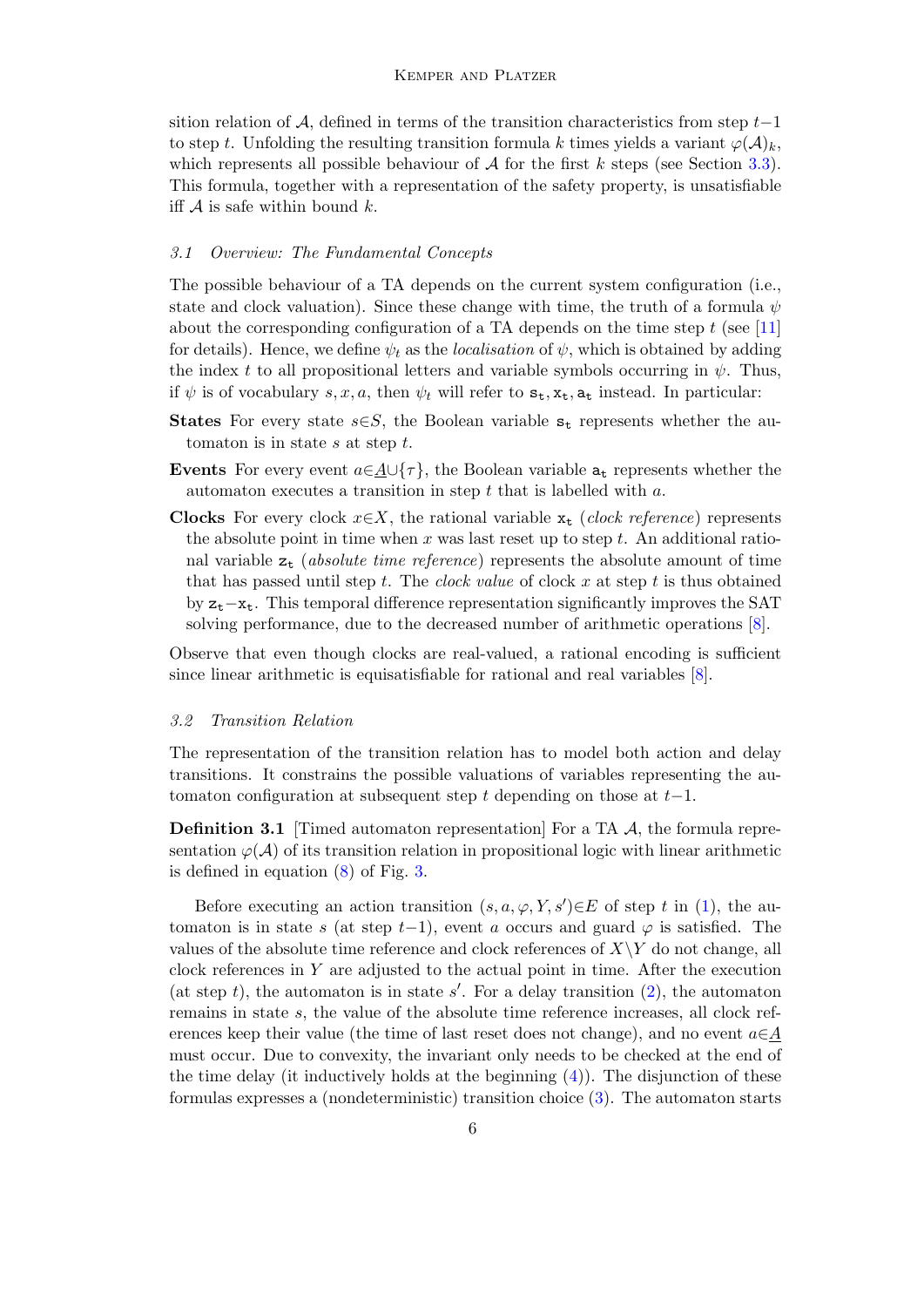$$
e_a(s, a, \varphi, Y, s') \stackrel{\text{def}}{=} \mathbf{s}_{t-1} \wedge \mathbf{s}'_t \wedge \mathbf{a}_{t-1} \wedge \varphi_{t-1} \wedge (\mathbf{z}_{t-1} = \mathbf{z}_t)
$$
(1)

<span id="page-6-10"></span><span id="page-6-9"></span><span id="page-6-8"></span><span id="page-6-6"></span><span id="page-6-5"></span><span id="page-6-4"></span><span id="page-6-3"></span>
$$
\bigwedge_{x \not\in Y} (\mathtt{x_{t-1}} = \mathtt{x_t}) \land \bigwedge_{x \in Y} (\mathtt{x_t} = \mathtt{z_t})
$$

$$
e_d(s) \stackrel{\text{def}}{=} \mathbf{s_{t-1}} \wedge \mathbf{s_t} \wedge (\mathbf{z_{t-1}} \leq \mathbf{z_t}) \wedge \bigwedge_{x \in X} \mathbf{x_{t-1}} = \mathbf{x_t} \wedge \bigwedge_{a \in \underline{A}} \neg \mathbf{a_{t-1}} \quad (2)
$$

$$
\varphi_E(\mathcal{A}) \stackrel{\text{def}}{=} \bigvee_{(s,a,\varphi,Y,s') \in E} e_a(s,a,\varphi,Y,s') \vee \bigvee_{s \in S} e_d(s) \tag{3}
$$

$$
\varphi_i(\mathcal{A}) \stackrel{def}{=} (\mathbf{s}_0)_0 \wedge \bigwedge_{s_0 \neq \tilde{s} \in S} (\neg \mathbf{\tilde{s}}_0) \wedge (\mathbf{z}_0 = 0) \wedge \bigwedge_{x \in X} (\mathbf{x}_0 = 0)
$$
(4)

$$
\varphi_S(\mathcal{A}) \stackrel{\text{def}}{=} \bigwedge_{s,s' \in S, s \prec s'} \neg(\mathbf{s_t} \land \mathbf{s'}_{\mathbf{t}})
$$
(5)

$$
\varphi_{\underline{A}}(\mathcal{A}) \stackrel{\text{def}}{=} \bigwedge_{a,a' \in \underline{A} \cup \{\tau\}, a \prec a'} \neg(a_{t-1} \land a'_{t-1})
$$
(6)

$$
\varphi_I(\mathcal{A}) \stackrel{\text{def}}{=} \bigwedge_{s \in S} (\neg \mathbf{s_{t-1}} \lor I(s)_{t-1}) \tag{7}
$$

<span id="page-6-7"></span><span id="page-6-1"></span>
$$
\varphi(\mathcal{A}) \stackrel{def}{=} \varphi_S(\mathcal{A}) \wedge \varphi_{\underline{A}}(\mathcal{A}) \wedge \varphi_E(\mathcal{A}) \wedge \varphi_i(\mathcal{A}) \wedge \varphi_I(\mathcal{A})
$$
\n(8)

$$
\varphi(\mathcal{A})_k \stackrel{\text{def}}{=} \bigwedge_{1 \le j \le k} \varphi(\mathcal{A})_{j/t} \tag{9}
$$

<span id="page-6-2"></span>Fig. 3. Representation [\(8\)](#page-6-1) and k-unfolding [\(9\)](#page-6-7) of TA: transitions [\(1\)](#page-6-3), [\(2\)](#page-6-4), [\(3\)](#page-6-6), initial conditions [\(4\)](#page-6-5), mutual exclusion constraints  $(5)$ ,  $(6)$ , invariants  $(7)$ .

in its initial state  $s_0$ , with all initial clock values equal to zero [\(4\)](#page-6-5). Furthermore, the automaton is in only one state at a time (mutual exclusion of state variables [\(5\)](#page-6-8)) with at most one event [\(6\)](#page-6-9) ( $\prec$  denotes an arbitrary but fixed order on S and  $\underline{A} \cup {\lbrace \tau \rbrace}$ , respectively), to prevent  $\varphi(A)$  from following multiple transitions simultaneously. The invariant of the actual state has to hold at any time  $((7)$  $((7)$ , where  $I(s')_t$  denotes the localisation of  $I(s')$ , cf. Section [3.1\)](#page-5-1).

Example 3.2 [Representation] Consider the four transitions of the TRAIN automaton depicted in Fig.  $4(a)$  (with names abbreviated). The representation of these transitions is shown in Fig.  $4(b)$ .

<span id="page-6-12"></span><span id="page-6-11"></span>
$$
\begin{array}{llll} &ou{t} \text{ and } &f{a} \\ &\bigcirc\\ &\searrow\uparrow x:=\begin{matrix}0 \\ \text{ or } \\ 1\end{matrix} \end{array} \text{ (out}_{t-1}\wedge\text{ fat }\wedge\text{ apt-1} &\wedge\ (z_{t-1}=z_t)\wedge\ (z_t=z_t)) \\ &\times<\begin{matrix}0 \\ \text{ or } \\ 0\end{matrix} \end{array} \begin{array}{llll} &\wedge\ (u_{t-1}\wedge\text{ fat }\wedge\text{ apt-1} &\wedge\ (1< z_{t-1}-x_{t-1}<3)\wedge\ (z_{t-1}=z_t)\wedge\ (x_{t-1}=x_t)) \\ &\wedge\ (z_{t-1}=z_t)\wedge\ (x_{t-1}=x_t)) &\wedge\ (z_{t-1}=z_t)\wedge\ (x_{t-1}=x_t)) \\ &\times\ (i\text{th}_{t-1}\wedge\text{out}_{t}\wedge\text{ ext}_{t-1}\wedge\ (z_{t-1}-x_{t-1}<5) &\wedge\ (z_{t-1}=z_t)\wedge\ (x_{t-1}=x_t)) \end{array}
$$

(a) Transitions

(b) Transition Representation

Fig. 4. Representation: Running Example

# <span id="page-6-0"></span>3.3 Unfolding for Bounded Model Checking

In order to represent the reachability problem of BMC in logic, the formula representation  $\varphi(A)$  is unfolded, i.e., instantiated for all steps 1 to bound k. The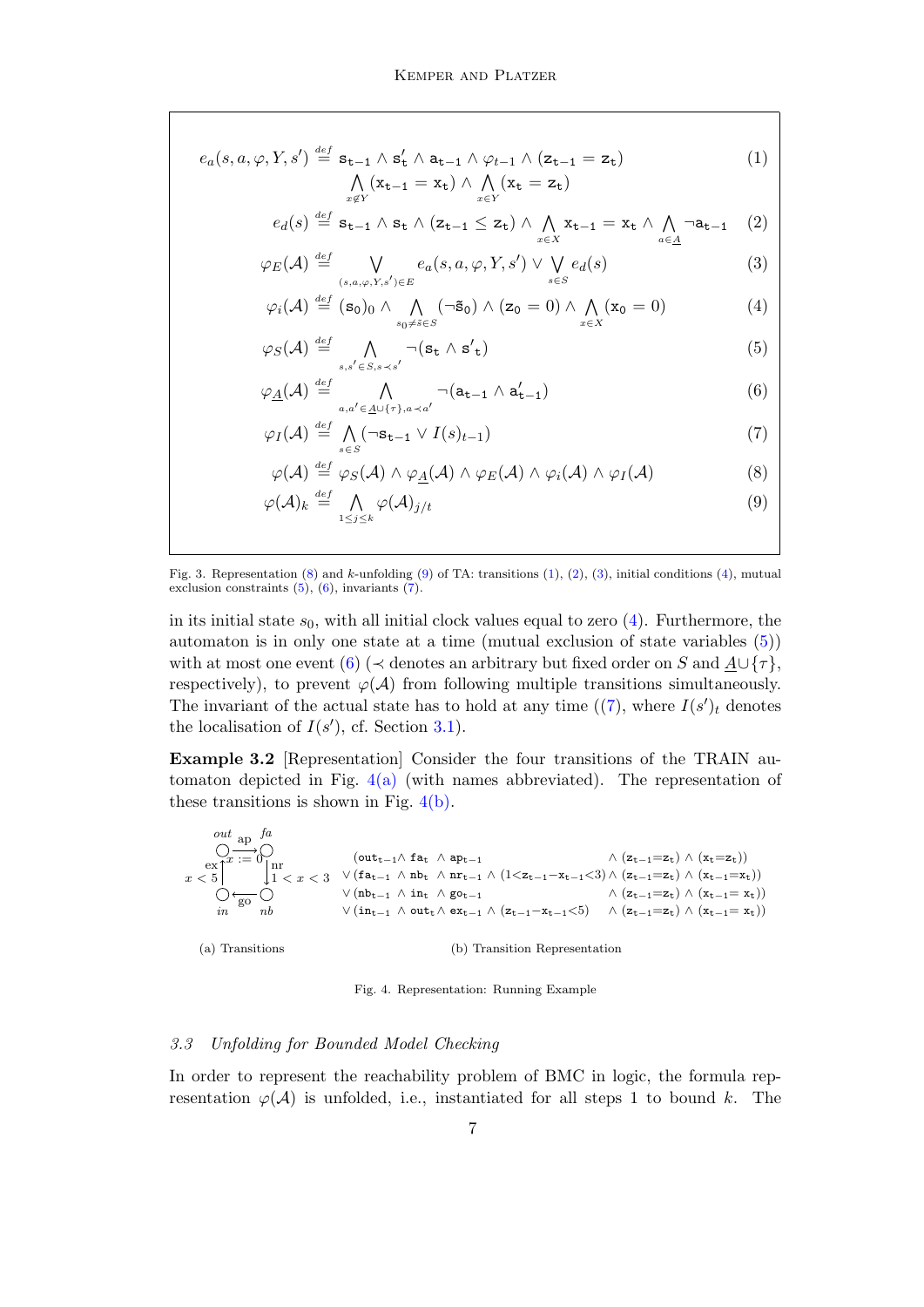#### Kemper and Platzer

resulting formula  $\varphi(\mathcal{A})_k$  is called k-unfolding of A, and defined in [\(9\)](#page-6-7)  $(\psi_{i/t}$  denotes the localisation of  $\psi$ —cf. Section [3.1—](#page-5-1)with t replaced by j).

Intuitively, a satisfying interpretation (or *model*) of  $\varphi(\mathcal{A})_k$  corresponds to a trace of A of length k, i.e., to one possible behaviour of A for the first k steps (Section [3.6\)](#page-8-1). BMC amounts to conjoining  $\varphi(\mathcal{A})_k$  with  $\rho_k \stackrel{def}{=} s_0 \vee s_1 \vee \ldots \vee s_k$ , then  $\mathcal{A} \models_k \neg \mathbf{EF} s$  holds iff the conjunction is unsatisfiable.

# <span id="page-7-0"></span>3.4 Parallel Systems

In this section, we introduce a linear-size logical representation of systems of TA without forming the exponential cross product (Def. [2.2\)](#page-3-1).

Within a parallel real-time system, automata perform joint broadcast synchronisation on visible events ( $\neq \tau$ ): if event a occurs, every automaton  $\mathcal{A}_i$  with  $a \in \underline{A}_i$ ("knowing about  $a$ ") has to execute a transition labelled with  $a$ , or do a zero-delay step ("nothing") if  $a\notin A$ . If, instead, event  $\tau$  occurs, automata may decide to execute either a transition labelled with  $\tau$  or to do a zero-delay step. Delay steps with delay  $d>0$  have to be executed synchronously by all automata. The product representation is just the conjunction of the individual representations, where [\(6\)](#page-6-9) is understood to be defined globally for the union of all events, since at any point in time, only one event may occur.

#### 3.5 Discussion

Propositional formulas as an intermediate representation have several advantages: most importantly, our approach can use high-performance SAT solving technology for verification. Secondly, it generalises easily to other transition-based systems like hybrid automata [\[5\]](#page-14-10). Once a translation into formulas ("frontend") is defined, the same abstraction refinement framework ("backend") can be reused.

Moreover, our representation is specifically tailored for SAT solving technology. In addition to providing conjunctive normal form (CNF) whenever possible, observe that  $(5)$  and  $(6)$  are binary clauses, which are very efficient (the 2-SAT problem is polynomial since binary clauses do not increase the breadth of the search space). Formula [\(7\)](#page-6-10) also corresponds to a set of binary clauses, whereas [\(4\)](#page-6-5) gives rise to unit clauses. Note that it is immediate to adapt our representation to logarithmic encoding of states and events. Using an encoding of addition with carry in propositional logic, mutual exclusion can be expressed with a linear number of clauses by saying that true state variables add up to one. However, despite this theoretical advantage, it is not obvious which variant to prefer in practice, since—unlike the linear representation—[\(5\)](#page-6-8) restricts to binary clauses. While by the disjunctive nature of transition choices, [\(3\)](#page-6-6) is not in CNF, it can be directly transformed to short CNF when introducing new symbols. For parallel systems, our logical representation avoids the exponential product construction and is linear in the number of automata.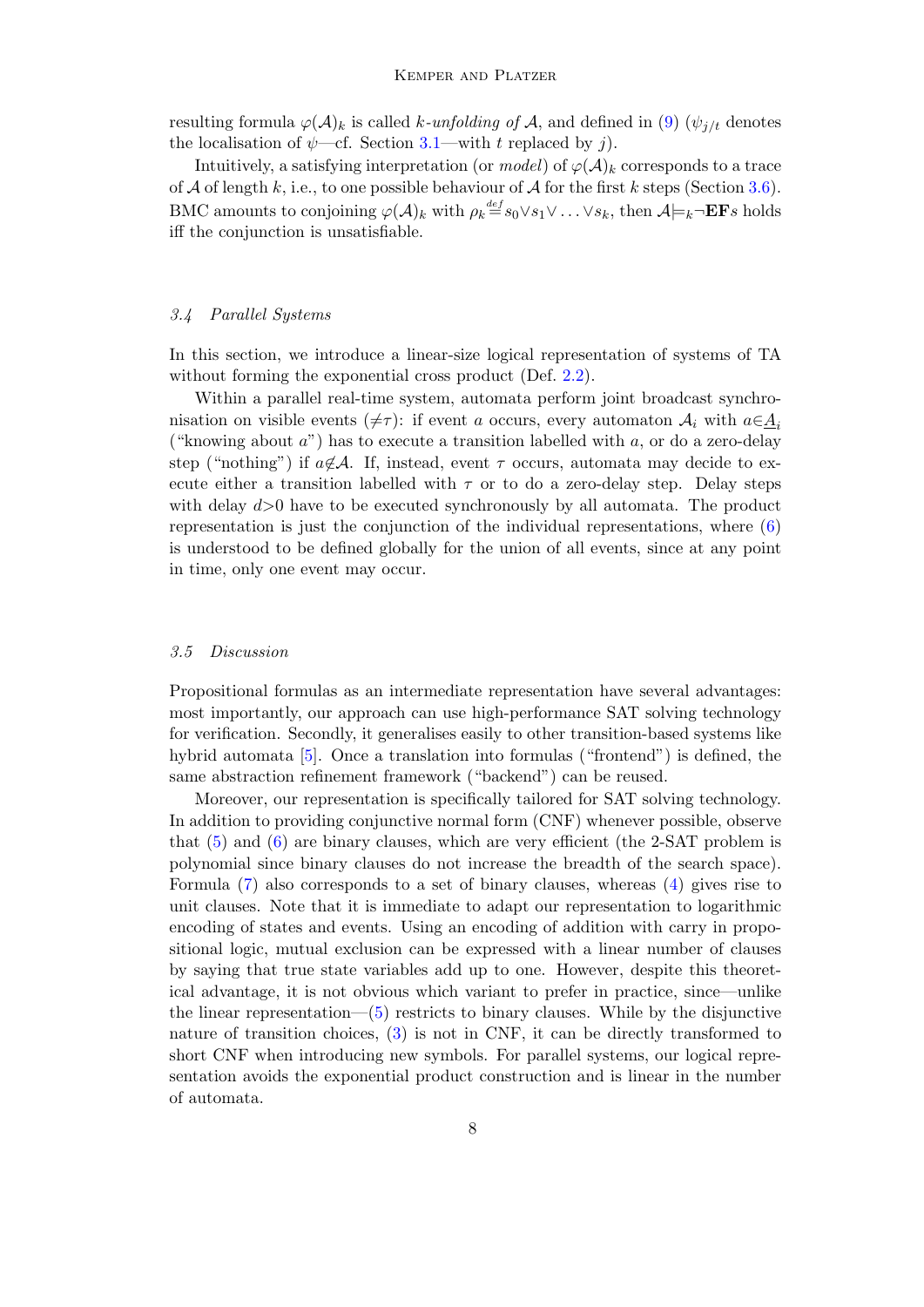

<span id="page-8-2"></span>Fig. 5. Correctness of Representation

### <span id="page-8-1"></span>3.6 Correctness

For the representation  $\varphi(A)$  to be faithful (i.e., exhibit the same behaviour as A), every model of  $\varphi(\mathcal{A})_k$  has to correspond to a trace of length k, and vice versa. This is captured formally in the following theorem (see  $[8]$  for a formal proof):

<span id="page-8-4"></span>Theorem 3.3 (Correctness of representation) The TA representation is cor-rect, i.e., the diagram in Fig. [5](#page-8-2) commutes  $6$ .

Here, the commutative property expresses that models of  $\varphi(\mathcal{A})_k$  have a bijective correspondence to traces of the original TA  $\mathcal{A}$ , denoted by correspondance maps  $\zeta$ and  $\varsigma$ : the trace  $\zeta(\varsigma(t))$  of the model  $\varsigma(t)$  belonging to some trace  $t \in Trace_{\mathcal{A},k}$ again is t (i.e.,  $\zeta(\zeta(t)) = t$ ), and the model  $\zeta(\zeta(m))$  of a trace  $\zeta(t)$  belonging to some model  $m \in Mod(\varphi(\mathcal{A})_k)$  again is  $m$  (i.e.,  $\varsigma(\zeta(\sigma)) = \sigma$ ).

# <span id="page-8-0"></span>4 Abstraction

In this section, we present a simple, fast but nevertheless powerful uniform abstraction technique specifically tailored to work on logical formulas: abstraction by *merging omission (MO)*. By removing constraints which are considered irrelevant to the particular safety property, MO yields an over-approximation.

#### 4.1 Abstraction by Merging Omission

The basic idea of MO is to reduce the system complexity by decreasing the number of symbols in  $\varphi(\mathcal{A})$  while retaining as much information about the transition characteristics as possible (the abstract formula is weaker than  $\varphi(A)$ , though). It is defined for formulas in negation normal form (NNF), which already holds for  $\varphi(\mathcal{A})$ (guards can be transformed to NNF easily). In the sequel, let  $\mathcal{A}=(A, S, s_0, X, I, E)$ a TA, let  $\Sigma = A \cup S$  the set of propositional letters (states and events, without indices); the set of real variables (clock references) is  $X$ . To illustrate the effect of abstraction on the different syntactical categories, we define it in terms of a state event mapping  $\gamma$  (called map of merging) on  $\Sigma$  and of a clock abstraction set  $\mathcal{AS}$ (called set of omission).

<span id="page-8-5"></span>**Definition 4.1** [Abstraction by merging omission] Let  $F$  a formula in NNF with propositional letters in  $\Sigma$  and real variables in X. Let  $\mathcal{A}\mathcal{S}\subseteq \Phi(X)\cup X$  a set not containing compound formulas, and let  $\gamma:\Sigma \to \Sigma'$  a mapping to some set  $\Sigma'$  of propositional letters, with  $\Sigma \cap \Sigma' = \emptyset$ . The *abstraction by merging omission* of F with respect to  $\mathcal{AS}$  and  $\gamma$  is defined by applying transformation  $\alpha$ ; it is depicted in Fig. [6.](#page-9-0)

<span id="page-8-3"></span><sup>6</sup> A diagram is commutative [\[12\]](#page-14-11) iff, between each two nodes in the diagram, following every path yields the same result. For instance,  $Mod(\varphi(A)) = \varsigma(tr(A))$  or  $\zeta(Mod(\varphi(A))) = tr(A)$ .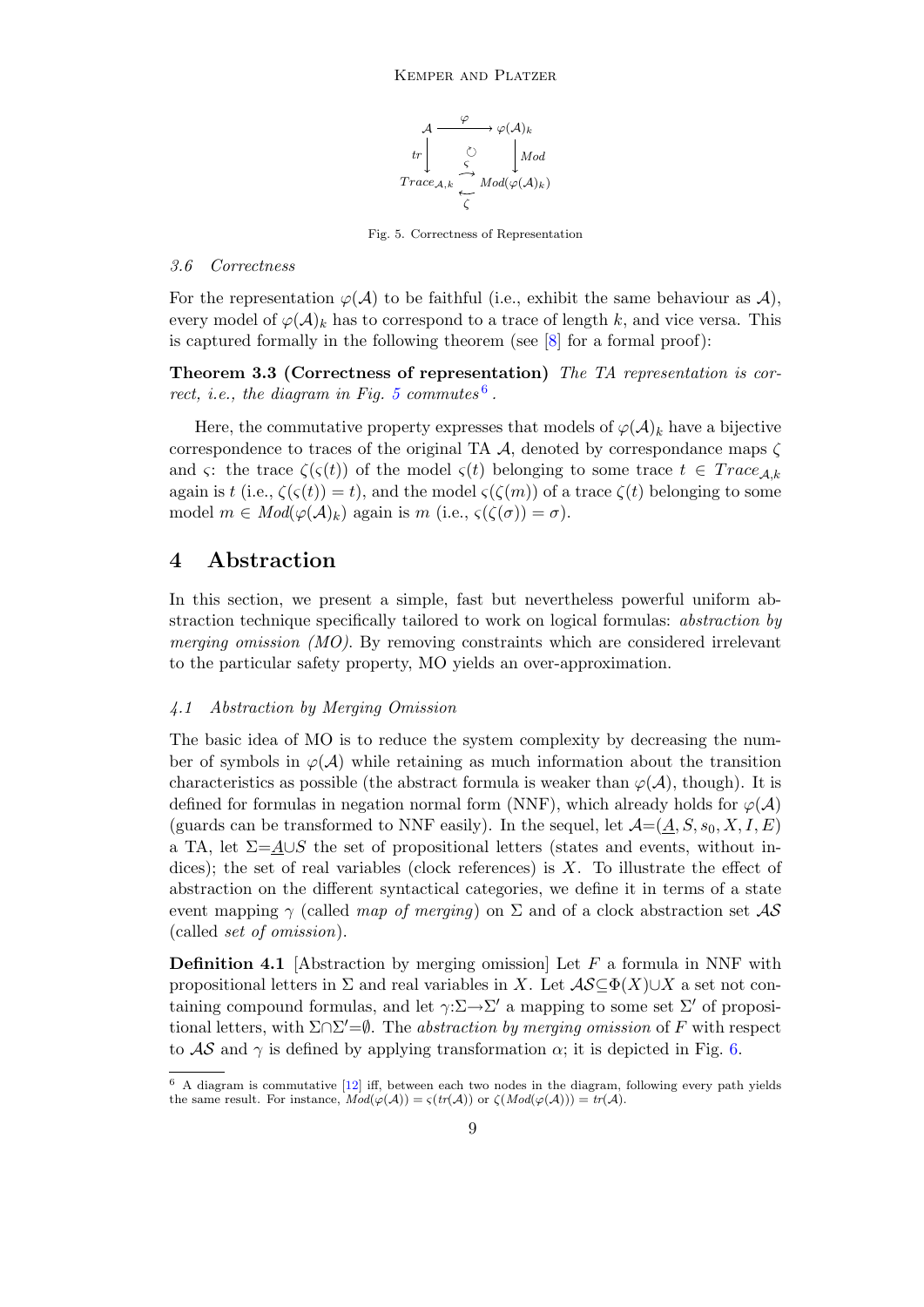$$
\alpha(L) = \begin{cases}\nL & \text{if } cont(L) \cap (\mathcal{AS} \cup \Sigma) = \emptyset \\
\gamma(L) & \text{if } cont(L) \cap \Sigma \neq \emptyset, L \text{ positive} \\
\text{true} & \text{otherwise}\n\end{cases} \tag{10}
$$
\n
$$
\alpha(F \wedge G) = \alpha(F) \wedge \alpha(G)
$$
\n
$$
\alpha(F \vee G) = \alpha(F) \vee \alpha(G)
$$

Here, F and G are formulas in NNF, L is a literal, and  $cont(L)$  is the set of atomic formulas and variables occurring in L.

#### <span id="page-9-0"></span>Fig. 6. Abstraction by Merging Omission

Lifting  $\alpha$  to the presence of localisations is straightforward:  $\gamma$  and  $\mathcal{AS}$  are understood oblivious to indices in the NNF of  $\varphi(\mathcal{A})$ , such that indices directly carry over to  $\varphi(A)_k$  unchanged (defining different abstractions for different steps is possible using the same definition of  $\alpha$  but we consider it to be less useful).

MO uniformly captures abstraction on propositional letters and on real variables or atomic predicates about these (and thus is able to abstract all symbols defined in Section [3.1\)](#page-5-1). The map  $\gamma$  is the identity for symbols not meant to be abstracted. States (or events) with the same image, however, are merged. In this way,  $\alpha$  performs a quick variant of existential abstraction [\[4\]](#page-14-0), but exploits the structural relationships of clocks and TA. Further,  $\alpha$  is homomorphic with respect to  $\{\wedge, \vee\}$ , which proves the equality of  $\alpha(\varphi(\mathcal{A})_k)$  and  $\alpha(\varphi(\mathcal{A}))_k$  (except for speed of computing the abstraction, where  $\alpha(\varphi(\mathcal{A}))_k$  is superior).

Observe that—unlike negative clock constraints— $\alpha$  always maps negative propositional letters to true. In general, this is necessary, since  $\neg$  does not allow to conclude  $\neg$ u in case of a merge  $\gamma(r)=\gamma(s)=u$ . For our setting, it is more efficient to regenerate those parts of  $\varphi(\mathcal{A})_k$  that contain negative propositional variables (in particular [\(5\)](#page-6-8) and [\(6\)](#page-6-9)) after applying  $\alpha$ , anyway.

# <span id="page-9-2"></span>4.2 Running Example

Consider the formula presented in Fig. [4\(b\).](#page-6-12) If  $x \in \mathcal{AS}$ , MO substitutes all (atomic) subformulas containing  $x$  by  $true$ , and the formula finally simplifies to

$$
\begin{array}{l} \left(\verb"out_{t-1}\wedge \verb"fa_t\wedge \verb"ap_{t-1}\wedge \left(\verb"z_{t-1}=z_t\right)\right)\vee \left(\verb"nb_{t-1}\wedge \verb"in_t\wedge \verb"go_{t-1}\wedge \left(\verb"z_{t-1}=z_t\right)\right)\\ \vee\quad \left(\verb"fa_{t-1}\wedge \verb"nb_t\wedge \verb"nr_{t-1}\wedge \left(\verb"z_{t-1}=z_t\right)\right)\vee \left(\verb"in_{t-1}\wedge \verb"out_t\wedge \verb"ex_{t-1}\wedge \left(\verb"z_{t-1}=z_t\right)\right) \end{array}
$$

Note that even though clock  $x$  is abstracted, it imposes restrictions on traces which can be retained: between subsequent events approach and exit, clock values may increase by at most 5. This information can be added to the controller automaton to constrain its behaviour and thus increase efficiency (see Section [5.5\)](#page-13-1).

#### <span id="page-9-1"></span>4.3 Correctness

For  $\alpha$  to yield a *correct over-approximation*, every finite trace of the concrete system A (represented by a model of  $\varphi(\mathcal{A})_k$ , see Theorem [3.3\)](#page-8-4) has to be reproducible in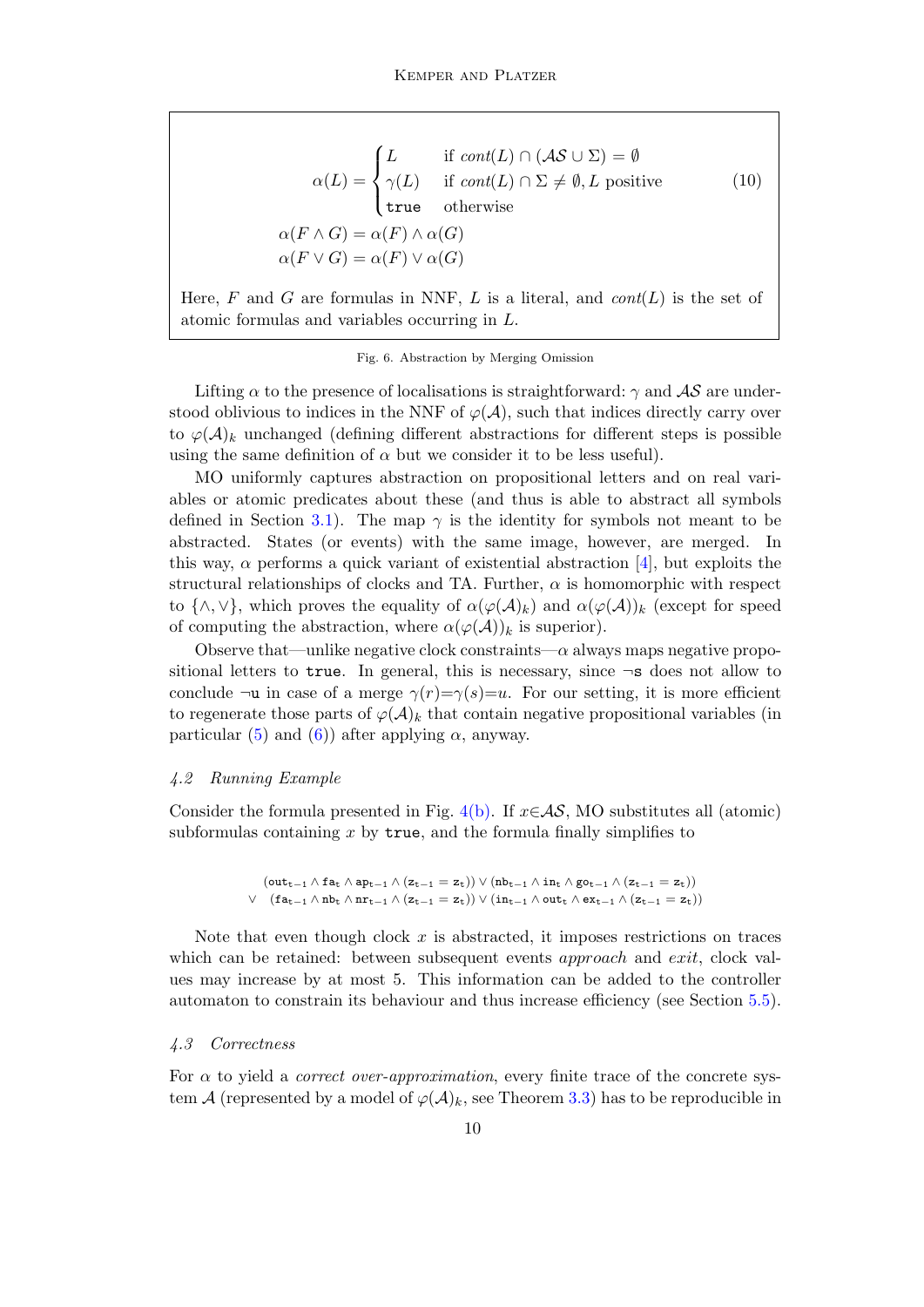the abstract case, which is established by the following lemma (see [\[8\]](#page-14-9) for a formal proof).

<span id="page-10-0"></span>Lemma 4.2 (Abstraction by weakening) The abstraction MO yields a conservative approximation, that means  $\alpha(F)$  is weaker than F in the sense that the implication  $F \to \alpha(F)$  is valid (true in all models).

In order to relate our logical abstraction refinement approach to abstraction on TA, and emphasise the structural relationships, we prove a stronger correctness result than the one expressed by Lemma [4.2.](#page-10-0) For this, we use a homomorphic correspondence between concrete and abstract system [\[4\]](#page-14-0).

**Definition 4.3** [Homomorphism of traces] Let A and  $\tilde{A}$  be TA, with  $\tilde{X}\subseteq X$ , let  $\gamma: S \cup \underline{A} \to \tilde{S} \cup \tilde{A}$  a surjection. A function  $h_T: Trace_{\tilde{A}} \to Trace_{\tilde{A}}$  is called a *homomor*phism of traces iff for each trace  $t \in Trace_A$ , there is a trace  $h(t)=\tilde{t} \in Trace_{\tilde{A}}$  such that (a) for  $i \geq 0$ , the *i*-th configurations  $(s_i, \nu_i)$  and  $(\tilde{s}_i, \tilde{\nu}_i)$  in t and  $\tilde{t}$ , respectively, satisfy:  $\gamma(s_i)=\tilde{s}_i$ , and  $\nu_i$  and  $\tilde{\nu}_i$  agree on common variables, and (b) for  $i\geq 1$ , the *i*−th steps  $(s_{i-1}, \nu_{i-1}) \stackrel{a_i}{\rightarrow} (s_i, \nu_i)$  and  $(\tilde{s}_{i-1}, \tilde{\nu}_{i-1}) \stackrel{\tilde{a_i}}{\rightarrow} (\tilde{s}_i, \tilde{\nu}_i)$  satisfy:  $\gamma(a_i) = \tilde{a}_i$  (accordingly for finite traces).

From an algebraic perspective, the stronger result even follows immediately from Lemma [4.2](#page-10-0) as a key property, since  $\alpha$  works locally and, thus, retains the formula structure of [\(9\)](#page-6-7).

Theorem 4.4 (Correctness of abstraction) MO, as defined in Def. [4.1,](#page-8-5) yields a correct over-approximation on trace sets.



<span id="page-10-1"></span>Fig. 7. Strong Correctness of Abstraction

To prove the existence of a homomorphism between concrete and abstract traces (see [\[8\]](#page-14-9) for details), the upper part of Fig. [7](#page-10-1) is shown to be a commutative diagram, such that—by composition—the existence of  $h<sub>T</sub>$  is a direct consequence. The idea of this proof is as follows: As  $\alpha$  retains the form of [\(9\)](#page-6-7), there is some automaton  $\mathcal A$ of the same representation  $\varphi(\tilde{\mathcal{A}})_k = \alpha(\varphi(\mathcal{A})_k)$  (up to logical equivalence). Thus, the subdiagrams of Fig. [7](#page-10-1) marked  $(i)$  and  $(iii)$  commute according to Theorem [3.3.](#page-8-4) The subdiagram marked  $(ii)$  commutes according to Lemma [4.2,](#page-10-0) as every model of  $\varphi(\mathcal{A})_k$  is a model of  $\alpha(\varphi(\mathcal{A})_k)$ . Hence, the whole diagram commutes.

### 4.4 Discussion

Thanks to the uniform nature of  $\alpha$ , we generally do not have to distinguish between separate treatments of state abstraction, event abstraction, and clock abstraction.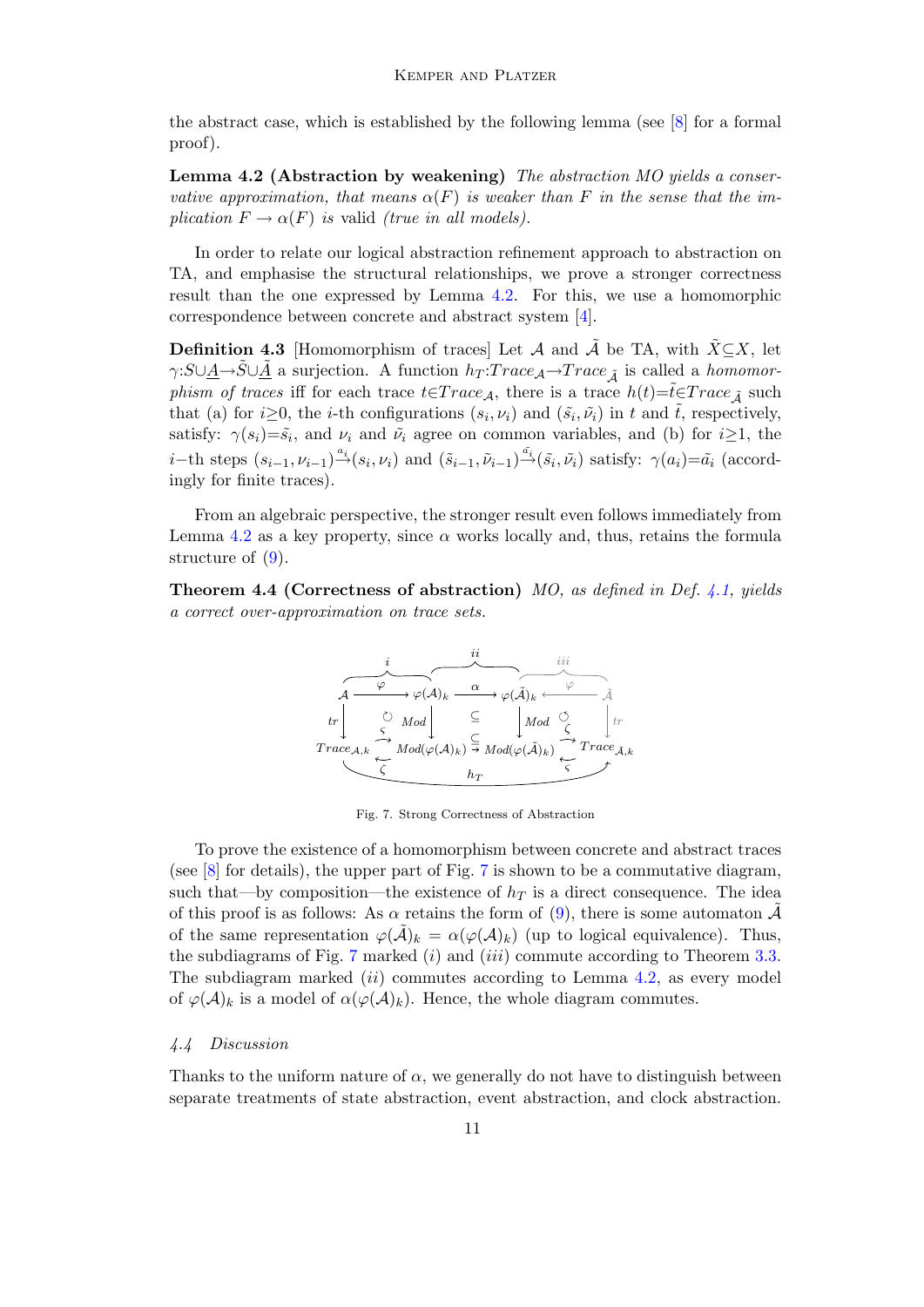On a logical level, these are just arbitrary symbols that happen to represent different automata concepts. In particular, the algebraic view even permits to conclude from the strong correctness result that there is a corresponding effective abstraction technique on TA (as opposed to logical formulas) that produces  $\tilde{\mathcal{A}}$  (the above proof of  $A$  is simple but non-constructive). Yet, proving that such a technique is correct (and even stating it) will be more complicated and much less uniform than what our embedding in logic has been able to express (Fig. [7](#page-10-1) illustrates the interplay of logical abstractions and abstractions on automata).

Thus, we strike a good balance between universality and efficiency: every abstraction  $\alpha$  satisfying Lemma [4.2](#page-10-0) has already been proven correct in our framework, which makes it a powerful technique. Due to the purely syntactic definition, it is very efficient, though.

# <span id="page-11-0"></span>5 Abstraction Refinement

In this section, we present our general abstraction refinement methodology, following the general abstraction refinement paradigm [\[4\]](#page-14-0): (1) Generate the initial abstraction, (2) model check the abstract system, and, if required, (3) refine the abstraction (cf. Fig. [1\)](#page-2-0). We discuss how to detect spurious counterexamples, and what kind of information can be derived from spurious counterexamples for finding an adequate refinement.

# <span id="page-11-1"></span>5.1 Generating Initial Abstractions

If there is no additional knowledge about the system, the initial abstraction simply removes all symbols contained in  $\Phi(X) \cup X$  from  $\varphi(A)$ , and merges all symbols in S to a single one (we refer to [\[4\]](#page-14-0) for improved techniques), thereby collapsing to a single trivial state (accordingly for  $\underline{A}$ ). Yet, the next iterations of refinement will quickly discover more relevant parameters.

### 5.2 Model Checking the Abstract System

After abstraction,  $\alpha(\varphi(\mathcal{A}))_k \wedge \rho_k$  is checked for satisfiability. If it is unsatisfiable, the system is safe within bound  $k$  (Section [3.3](#page-6-0) and [4.3\)](#page-9-1).

If, instead, the SAT solver returns a satisfying model (which corresponds to a counterexample trace according to Theorem [3.3\)](#page-8-4), let  $\pi$  the conjunction of variable assignments according to this model. This abstract counterexample needs to be concretised, i.e., translated back to the terminology of the concrete system, and checked for feasibility, which amounts to a satisfiability check of  $\varphi(\mathcal{A})_k \wedge \rho_k \wedge \pi$ . For states  $s, s' \in S$  with  $\gamma(s) = \gamma(s') = u$ , we further add the concretising constraint  $u \to s \vee s'$  to  $\pi$ , which expresses that A either is in state s or s' whenever  $\pi$  is in u (accordingly for events or more states).Hence, the single abstract counterexample trace corresponds to (possibly several) traces of  $A$  that are characterised by forming the disjunction of the preimage of  $\gamma$  for states and events. Observe that the clock constraints remain unchanged during this process, since the values for clocks are either unknown from the abstract counterexample (if dropped, i.e., in  $\mathcal{AS}$ ) or unchanged. As  $\pi$  is highly restrictive (it singles out only one abstract path) the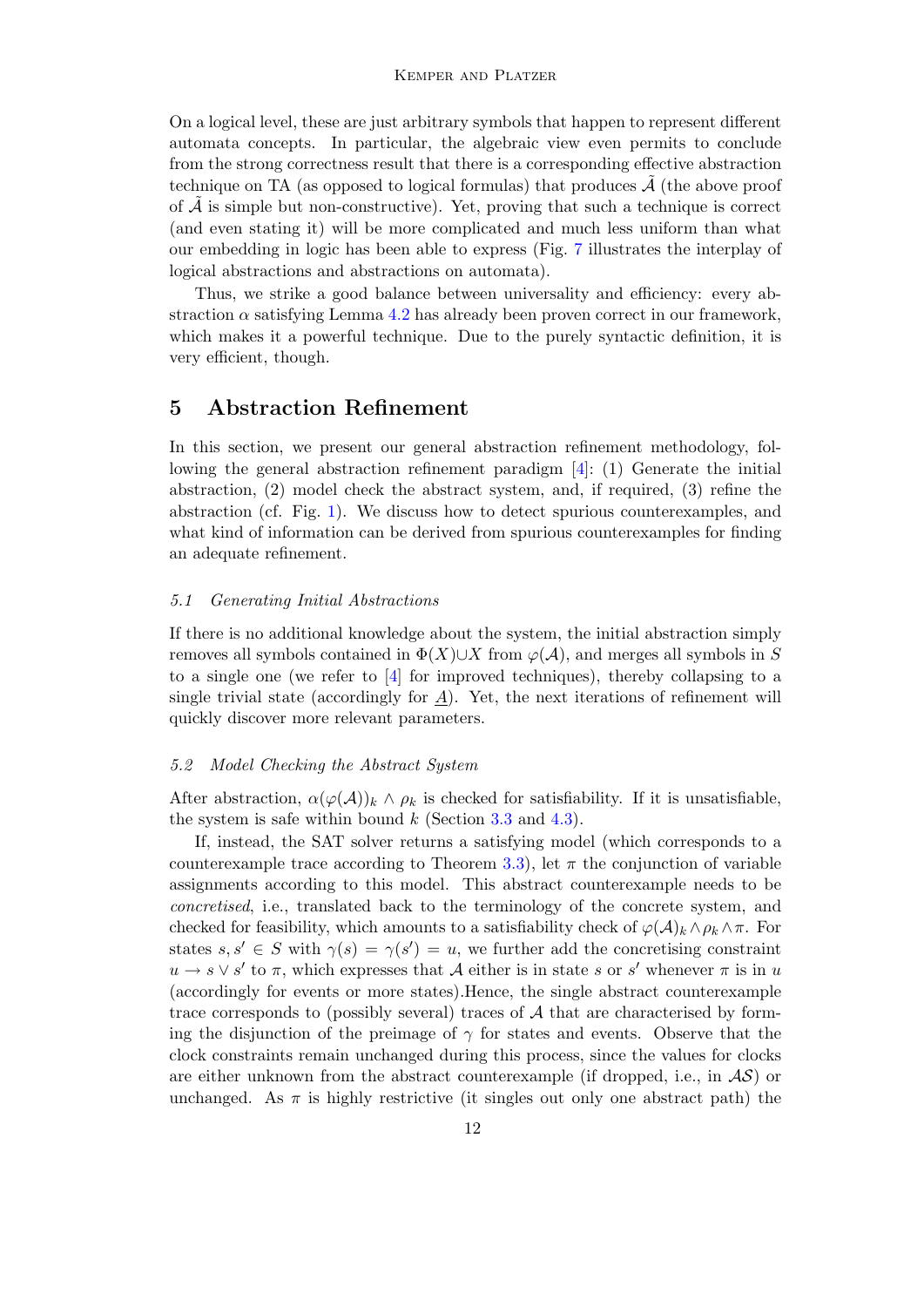abstract counterexample guides the search through the concrete system with a very narrow focus and is highly efficient (Section [5.5\)](#page-13-1).

If  $\varphi(\mathcal{A})_k \wedge \rho_k \wedge \pi$  is satisfiable, this yields a concrete counterexample to the property. Otherwise,  $\pi$  is spurious and the abstraction has to be refined (see Section [5.3\)](#page-12-0).

#### <span id="page-12-0"></span>5.3 Refining Abstractions

We use *Craig interpolants* (e.g. [\[9\]](#page-14-5)) provided by the SAT solver (FOCI) to identify ill-abstracted parameters. A Craig interpolant for an inconsistent pair of formulas  $(A, B)$  is a formula C that is implied by A (prefix of C), inconsistent with B (suffix of  $C$ ) and refers only to common symbols of A and B.  $C$  is thus a joint overapproximation of A and an under-approximation of  $\neg B$ .

After stratifying  $\varphi(\mathcal{A})_k$ ,  $\pi$  and  $\rho_k$  (i.e., aligning formulas along the unfolding depth  $k$  to which they belong), we derive an interpolant for every partition into prefix and suffix. By this, we obtain a sequence of strong interpolants (refer to [\[8\]](#page-14-9) for details), such that there is a last interpolant  $G \neq false$ . By definition, the prefix of a false interpolant is unsatisfiable. Hence, the corresponding prefix of  $\pi$  represents a trace that is non-concretisable in  $\mathcal A$ . In case there is an interpolant  $\ddot{G}$ =true, we can even rule out the subtrace represented by those formulas between  $\tilde{G}$  and  $G$ , as true interpolants express that there is no information whatsoever to carry over from the trace prefix up to this index. Furthermore, when P denotes the set of all symbols subject to abstraction, we know that at least one of the symbols in  $A^{\text{def}}_{\text{=}}cont(G) \cap P$  has been inadequately abstracted.

Hence, there are two choices for refinement:  $(a)$  refine a symbol from  $I\!A$ , or  $(b)$  rule out the counterexample trace represented by the prefix of G by adding a corresponding conjunction (CEGAR in [\[4\]](#page-14-0)). Although  $(a)$  is reasonable (cf. Sec-tion [5.1\)](#page-11-1), premature refinement with  $(a)$  slows down overall verification by collapsing to the concrete system too soon. Strategy  $(b)$ , on the other hand, is very simple, but leads to a large number of spurious counterexamples as long as the essential parameters have been inadequately abstracted.

We have identified the following *fully automatic* heuristic as a compromise between these alternatives: after refining a parameter  $(a)$ , a fixed number of traces (fractions of the unrolling depth  $k$  have turned out to be most promising) is ruled out by  $(b)$  before refining the next symbol according to  $(a)$ . Further optimisations include keeping track of all counterexamples found so far and refine symbols in IA first that occur most frequently. Similarly, as a clean-up strategy, counterexamples added by  $(b)$  can be removed once their signature has been covered by subsequent refinements according to  $(a)$ .

### 5.4 Running Example

For simplicity, let the map of merging  $\gamma$  be the identity, and let the set of omissions  $\overline{AS}$  contain clock y (singleton). The parts of the GATE and CONTROLLER automaton depicted in Fig. [8](#page-13-2) show this situation, where it is possible to reach state opening∧slow train (and thus also the error state). Concretising this trace, how-ever, is not possible, as within the corresponding part of Fig. [2,](#page-4-1) always  $y \leq v$  holds (which avoids synchronising on near before going from closing to down), and the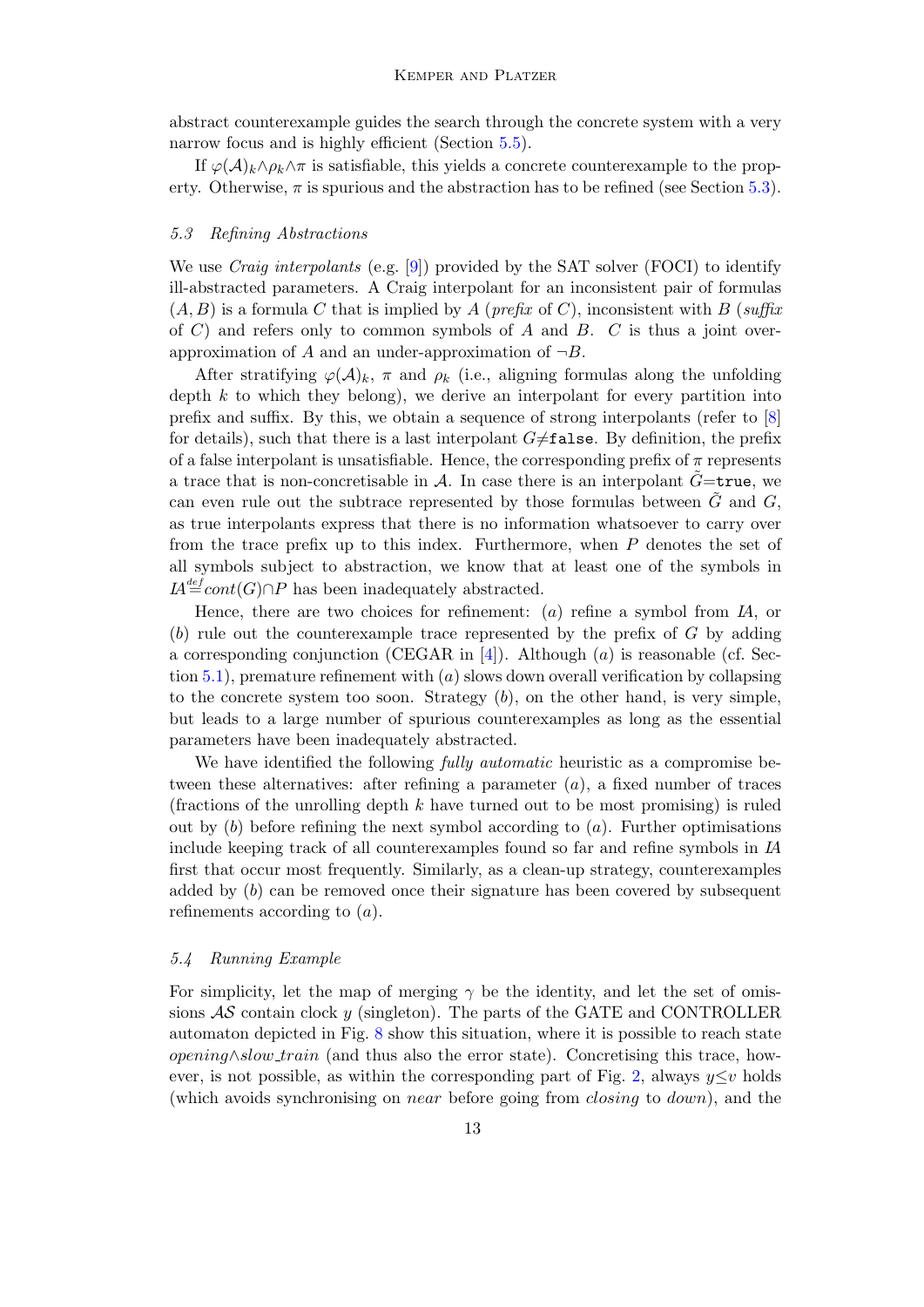#### Kemper and Platzer



<span id="page-13-2"></span>Fig. 8. Refinement: Running Example

| Example in  | Strategy <sup>8</sup> | Complete Run | Hereof: SAT solver calls | Hereof: Last Iteration |
|-------------|-----------------------|--------------|--------------------------|------------------------|
| Section 2   | /2k                   | 16:889       | 14:594                   | 8:163                  |
| Section 4.2 | /2k                   | 16:631       | 14:334                   | 7:866                  |
| Section 2   | /3k                   | 15:651       | 13:081                   | 5:445                  |
| Section 4.2 | /3k                   | 16:957       | 14:439                   | 6:423                  |
| Section 2   | 14k                   | 11:312       | 9:665                    | 6:665                  |
| Section 4.2 | /4k                   | 11:063       | 9:451                    | 6:279                  |

Table 1 Preliminary Experimental Results for TGC example

<span id="page-13-4"></span>SAT solver returns a sequence of interpolants. We know that the last interpolant G≠false will contain clock  $y^7$  $y^7$  (cf. Section [5.3:](#page-12-0) AS is singleton, thus only y can

cause the spurious counterexample), and thus y has to be refined.

Note: when verifying larger systems, these do not collapse to the concrete system, but our approach correctly identifies the abstractable parameters.

### <span id="page-13-1"></span>5.5 Preliminary Experimental Results

Some preliminary experimental results are depicted in Tab. [1.](#page-13-4) Starting from the initial abstraction described in Section [5.1,](#page-11-1) Tab. [1](#page-13-4) shows that our overall abstraction refinement technique is very quick since the predominant run-time is spent on (external) SAT solver calls  $(≥83%)$ . The efficiency gains of our abstraction refinement framework are pointed out by the observation that the last iteration—i.e., when all relevant parameters (all but clock  $x$ ) have been identified by our refinement—needs a disproportional amount of time. Hence, the first runs for "abstraction discovery" are quick in comparison. Strengthening  $\alpha$  using inferred information (Section [4.2\)](#page-9-2) leads to at least a slightly improved performance. Tab. [1](#page-13-4) also shows that efficienty depends on the chosen heuristic.

# <span id="page-13-0"></span>6 Conclusions and Future Work

Within the context of this paper, we have presented a SAT-based approach for abstraction refinement model checking of parallel systems of TA.

We have defined an embedding of bounded model checking for systems of TA into propositional logic with linear arithmetic, and introduced a uniform logic-based abstraction for clocks, states, and events. This logical representation directly benefits from state-of-the-art techniques of SAT solvers, and allows a linear-size representation of parallel composition.

In addition to having proven correctness of representation and abstraction, we carefully identify the algebraic and logical principles underlying our abstraction

<span id="page-13-3"></span><sup>&</sup>lt;sup>7</sup> For example, the interpolant could contain the constraint  $(z_t-y_t\geq 2)$ , expressing the fact that clock y has to be greater than 2 in step t for this trace to be concretisable.

 $8$  Strategy denotes the number of traces in relation to unrolling depth  $k$  to be ruled out before refining the next parameter